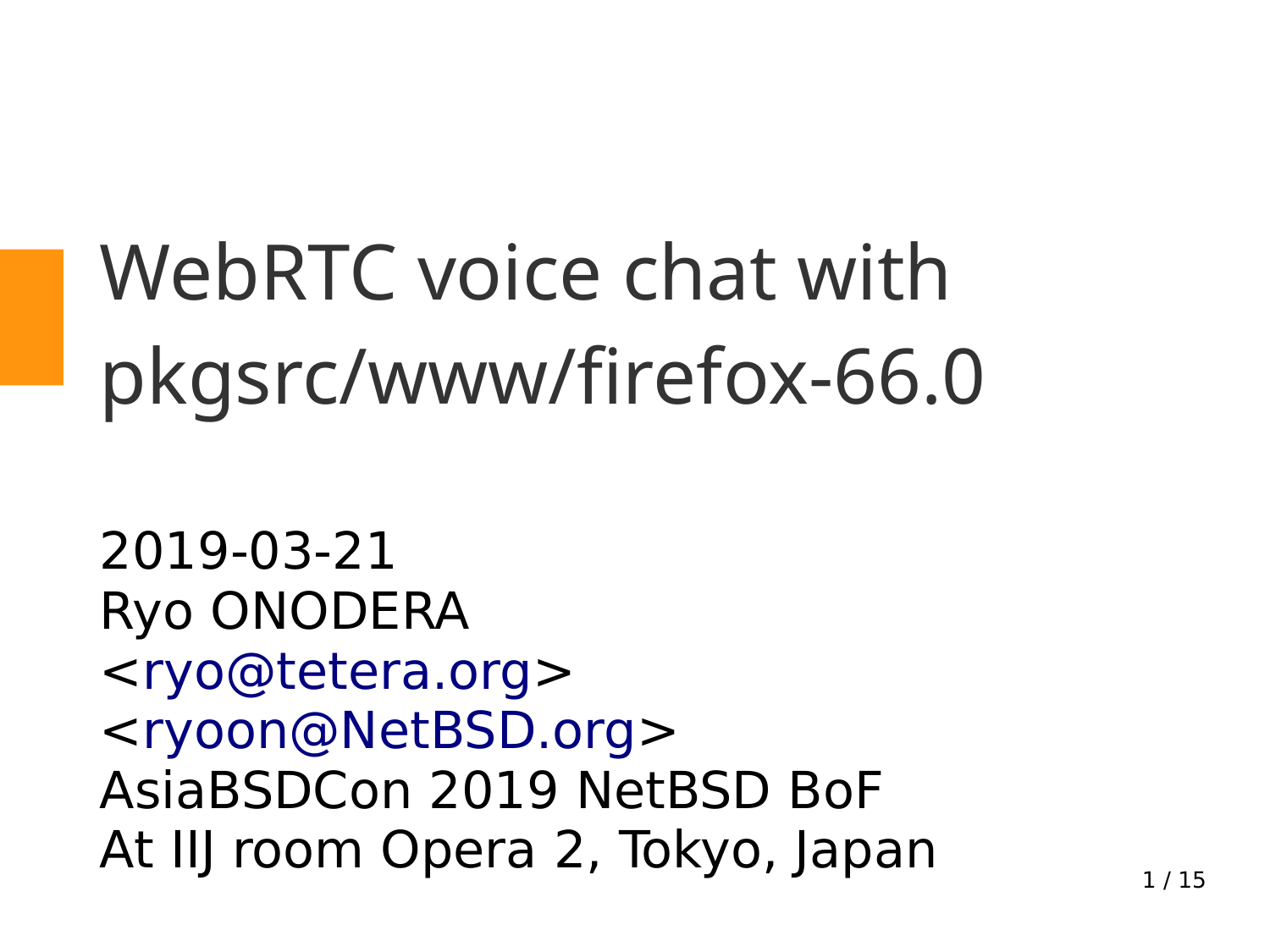## **About me (1/2)**

- Name: Ryo ONODERA (ryoon@NetBSD.org)
- pkgsrc developer since 2010

- I need fresh packages for my NetBSD/amd64current laptop including:
	- Mozilla Firefox (pkgsrc/www/firefox)
	- 2 / 15 – LibreOffice (pkgsrc/misc/libreoffice) and so on. See: [https://github.com/ryoon/pkgsrc\\_meta-pkgs\\_env](https://github.com/ryoon/pkgsrc_meta-pkgs_env-ryoon) [-ryoon](https://github.com/ryoon/pkgsrc_meta-pkgs_env-ryoon)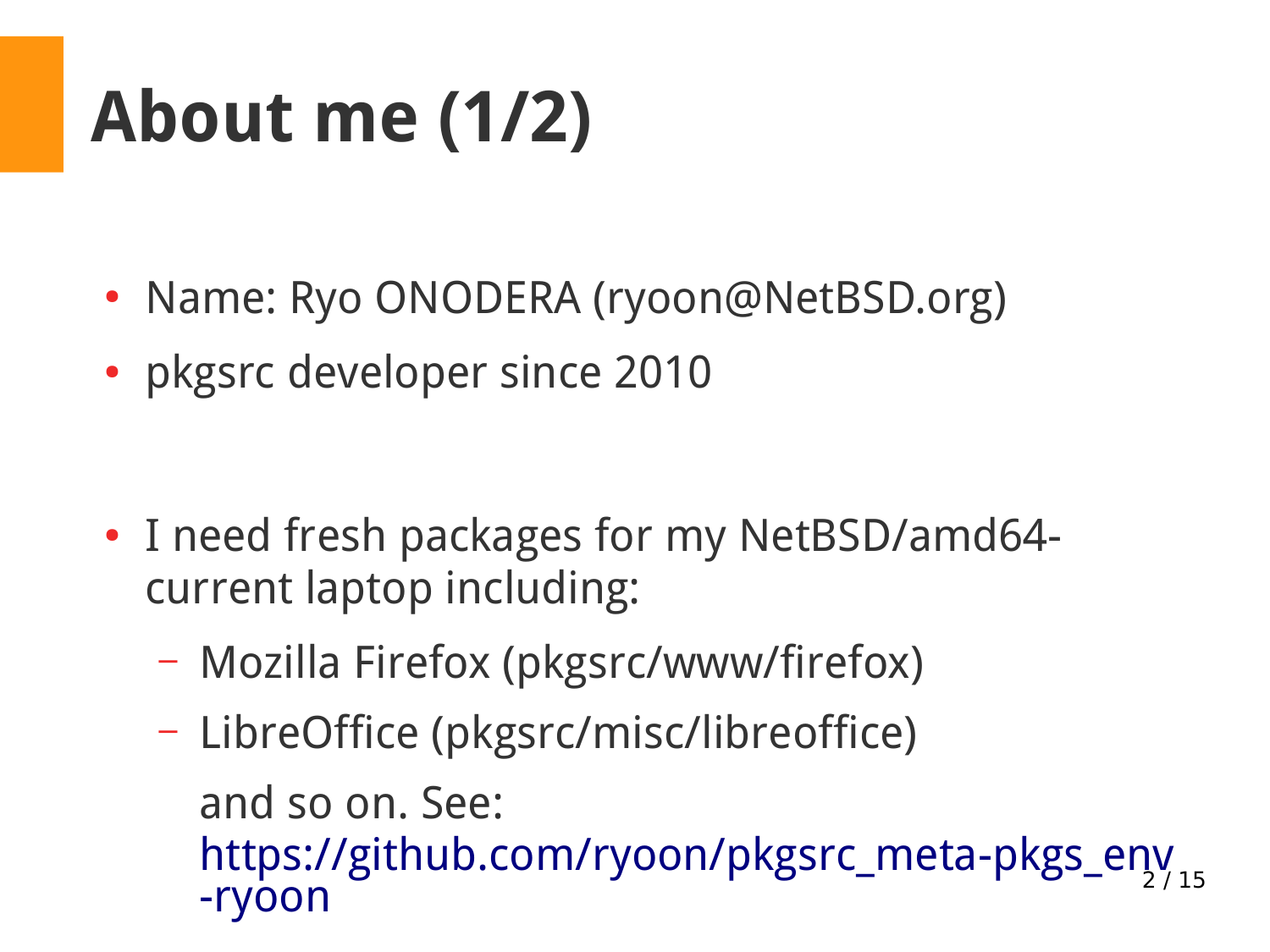## **About me (2/2)**

- I am living in Microsoft Windows world in day time. There is no non-Windows servers/PCs except my FreeBSD server.
- I specialize:
	- Environmental Science
	- Waste Management
	- Mineral Processing
	- Extractive Metallurgy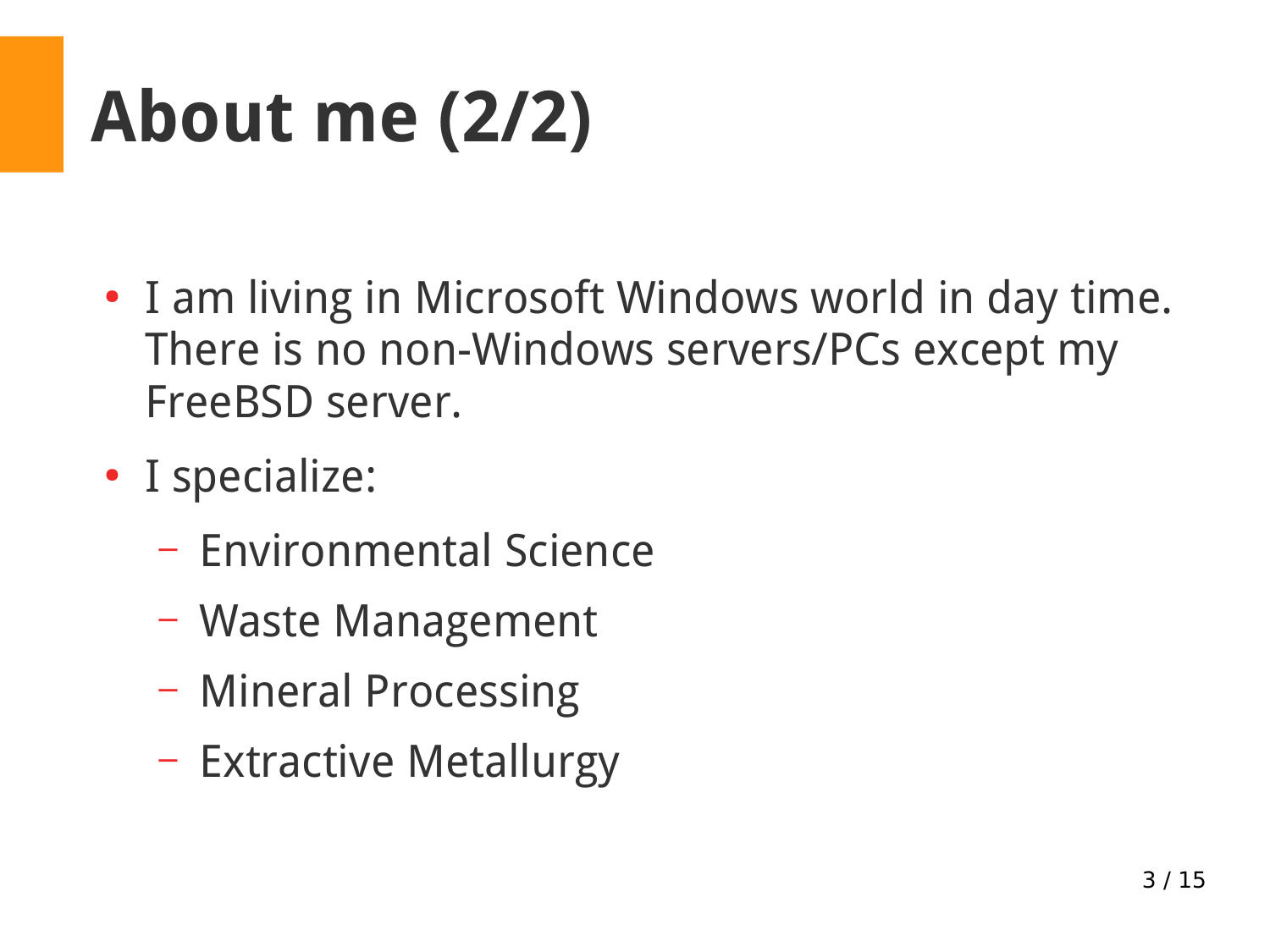# **For 4K display users**

- I recommends the following environmental variables.
- GDK DPI SCALE=1.4
- QT\_FONT\_DPI=140

• Xft.dpi: 140 in  $\sim$ /.Xresources is not flexible for me. It requires restart of X in my cases.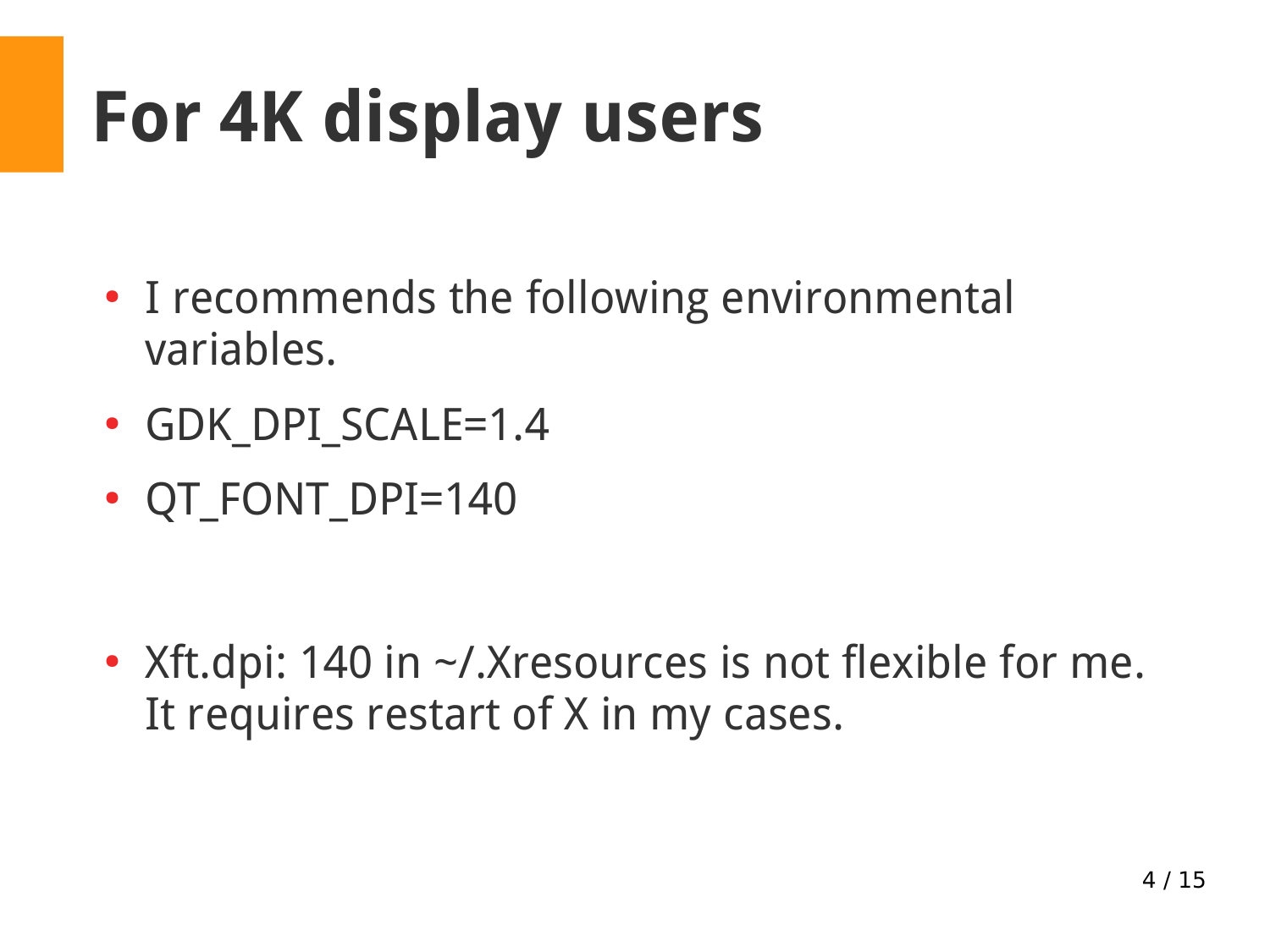### **WebRTC voice chat: motivation**

- Ishihara-san tweeted that he uses appear. in for conference. (12 Janurary, 2019)
- As far as I understand correctly, Video4Linux2 API of NetBSD-current is incomplete and Firefox cannot get video stream from video(4) devices.
- Ishihara-san said that voice-only chat is useful for his conference.
- I was interested in Video chat only... It is bad.
- The voice chat should work with the current www/firefox.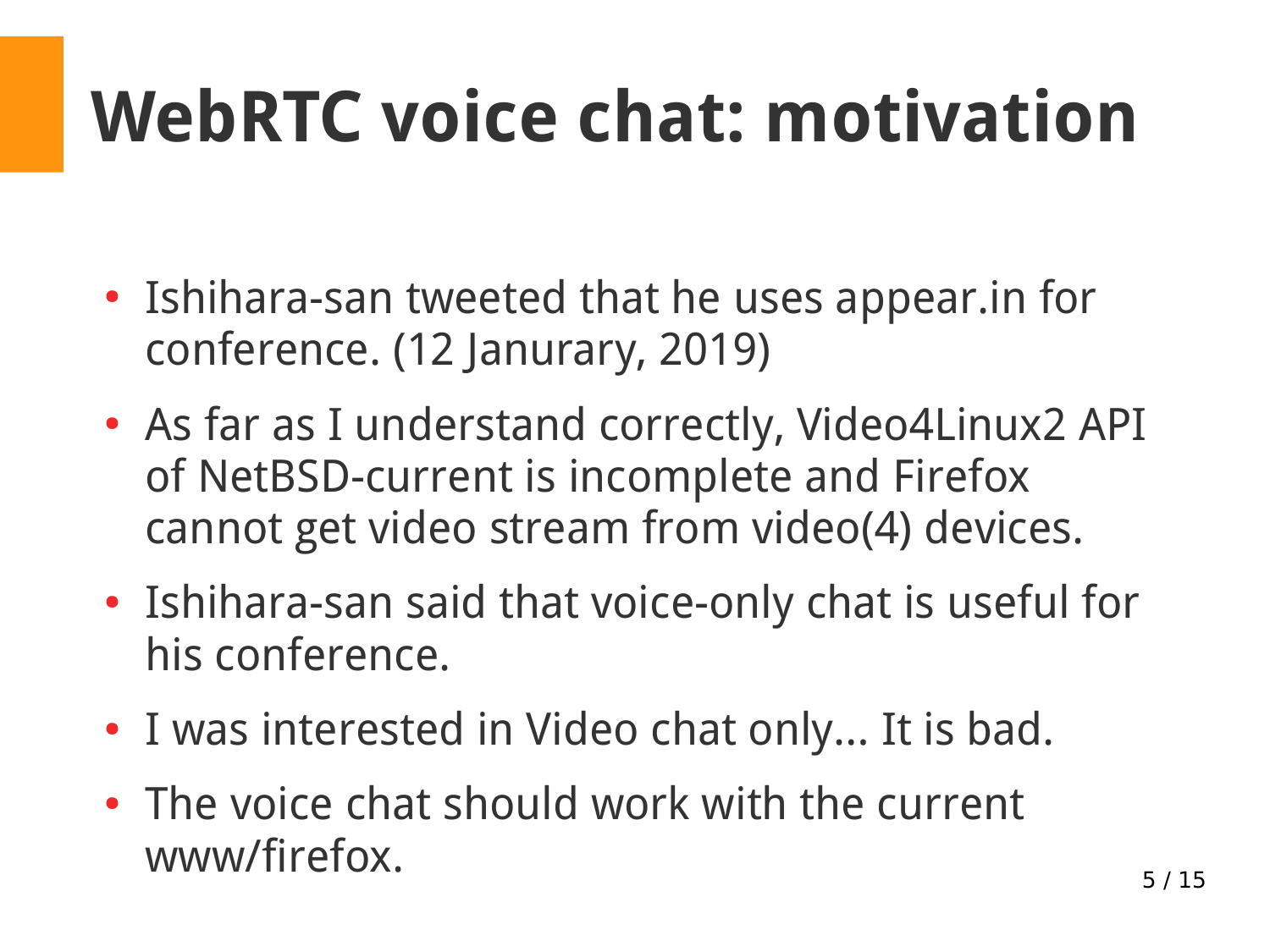#### **www/firefox's audio backends**

- www/pkgsrc has 3 audio backends:
	- OSS (Open Sound System; enabled by default)
	- ALSA (Advanced Linux Sound Architecture; Do not confuse with ALSA in Linux kernel)
	- PulseAudio (not portable for exotic architectures; default backend by upstream)
- I use PulseAudio backend for my laptop.
- PulseAudio is Mozilla's primary backend and it should work on NetBSD too.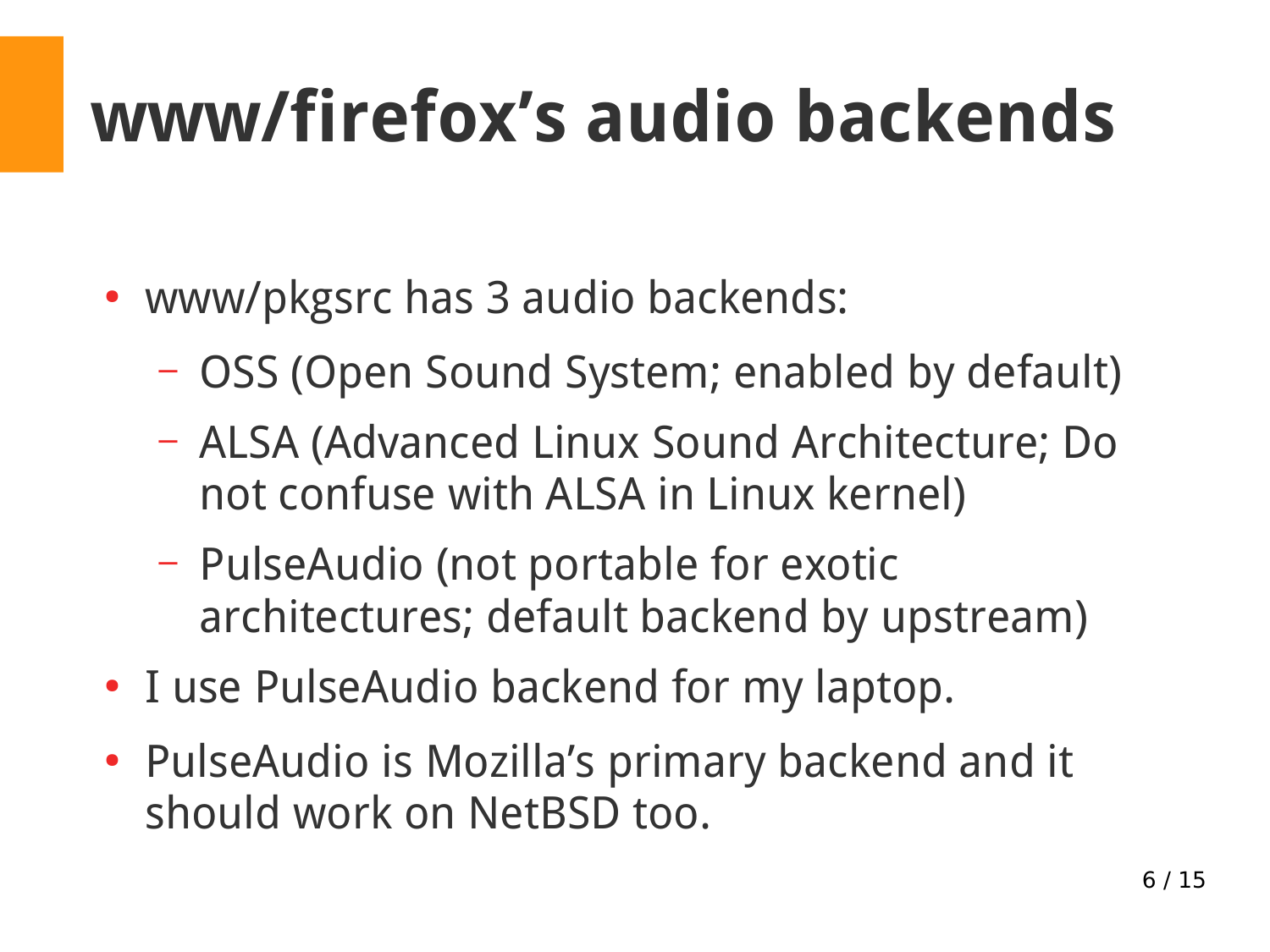## **1st tests: enable single backend**

- I have tested OSS, ALSA (enable PulseAudio plugin) and PulseAudio backends sololy.
- For example, in PulseAudio case:

# cd /usr/pkgsrc/www/firefox # make PKG\_OPTIONS.firefox="webrtc -oss pulseaudio" install

• However 3 tests failed. Even with:

\$ mixerctl -w inputs.reclvl.mute=off

\$ mixerctl -w record.source=ADC02

• I should test the backends itself first.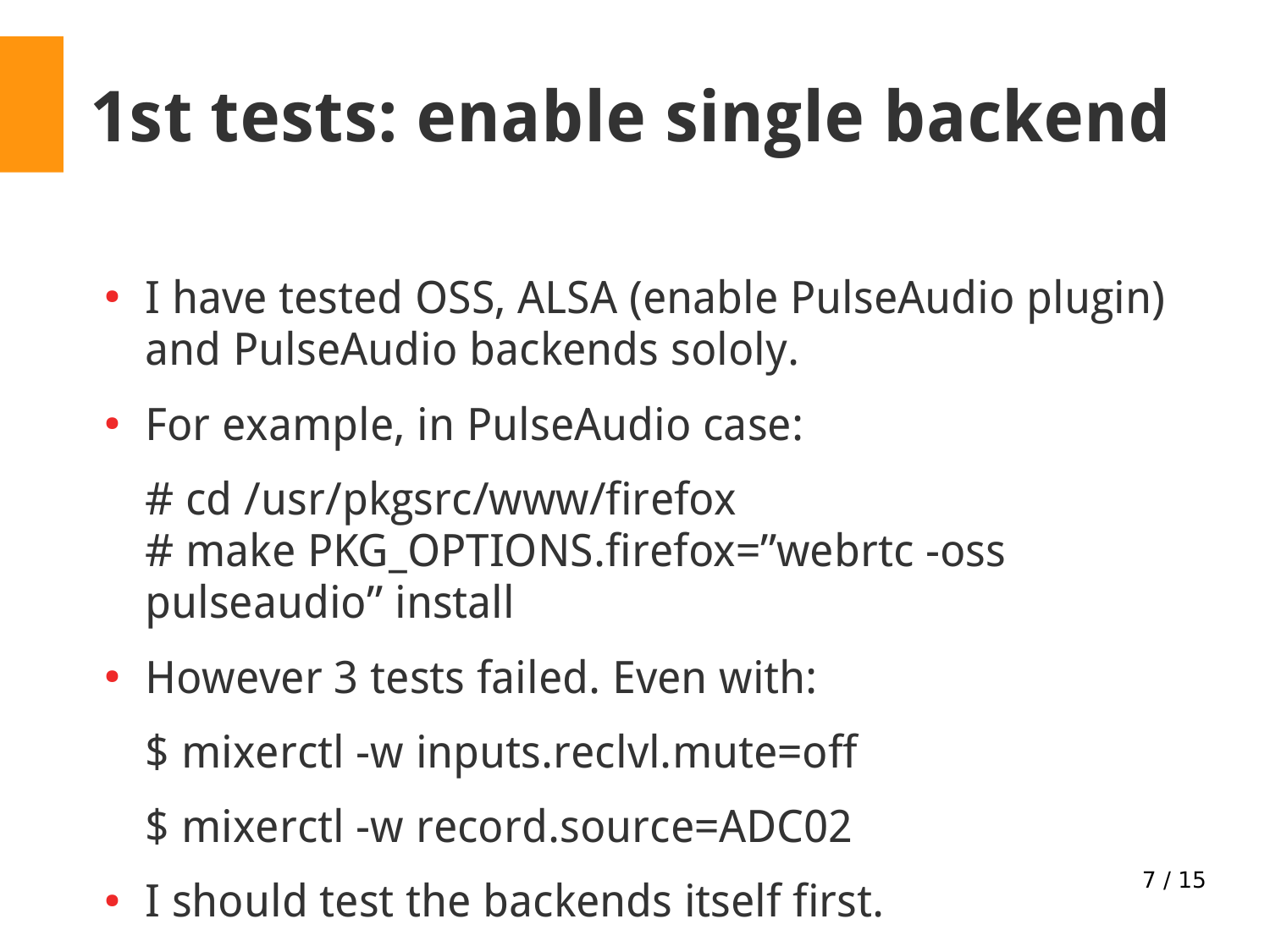# **2nd tests: simple cases (OSS)**

- For OSS, NetBSD has simple play/record programs:
	- audioplay(1) for playing
	- audiorecord(1) for recording
- I have found that audiorecord(1) command cannot increase a output .wav file size longer than 58 bytes.
- Something may go wrong in OSS audio recording.
- This problem should be tested with another machine/environment.
- 8 / 15 • Anyway, the voice chat with OSS will not work.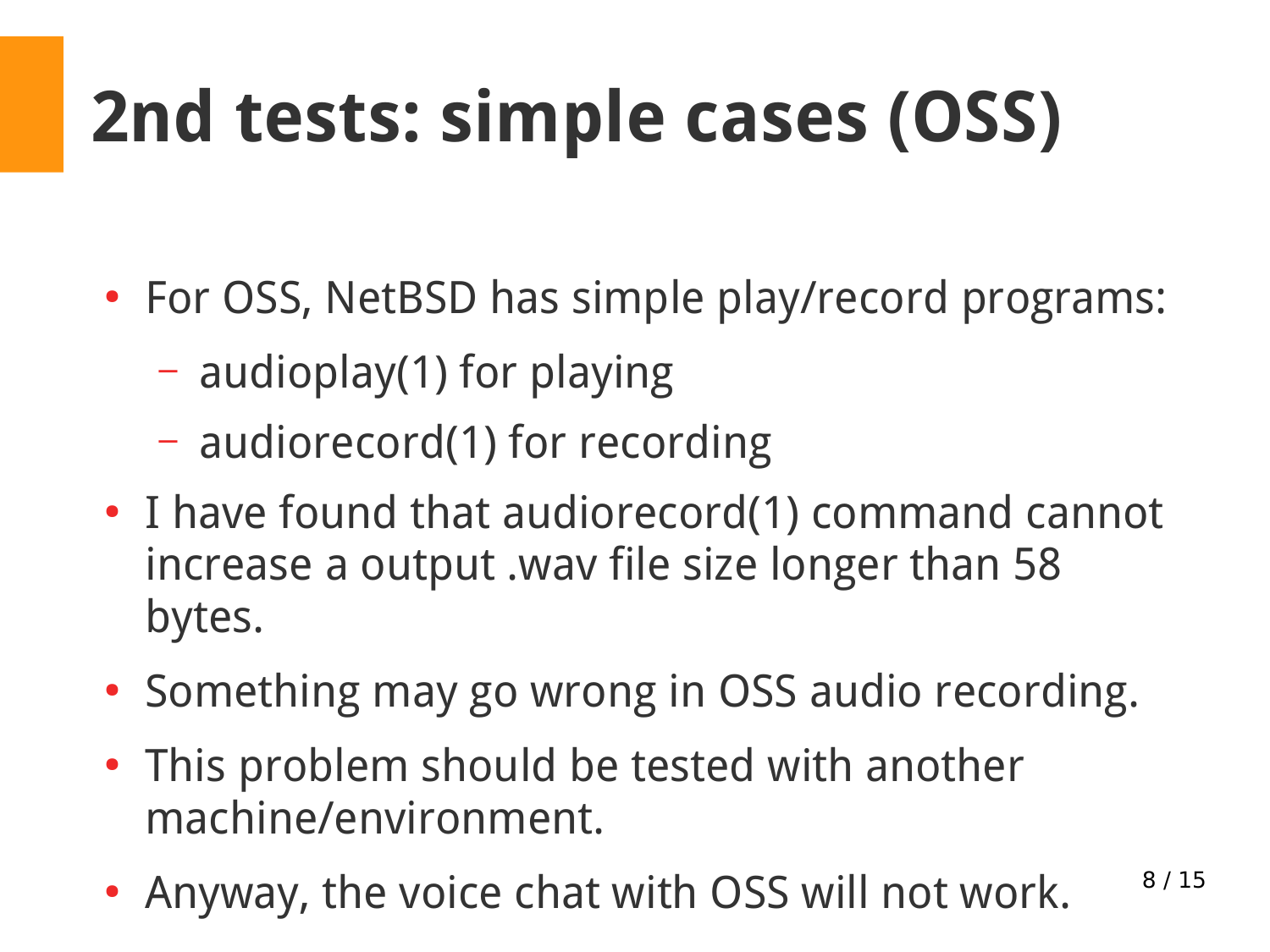#### **2nd tests: simple cases (PulseAudio)**

- PulseAudio package, audio/pulseaudio has parecord(1) command to record audio.
- My PulseAudio provides input from monitor input and /dev/audio.
	- \$ parecord -d oss\_output.audio.monitor test.wav
	- \$ parecord -d oss\_input.audio test.wav
- Former generates a sane .wav file.

●

Later generates a silent .wav file (no audio at all).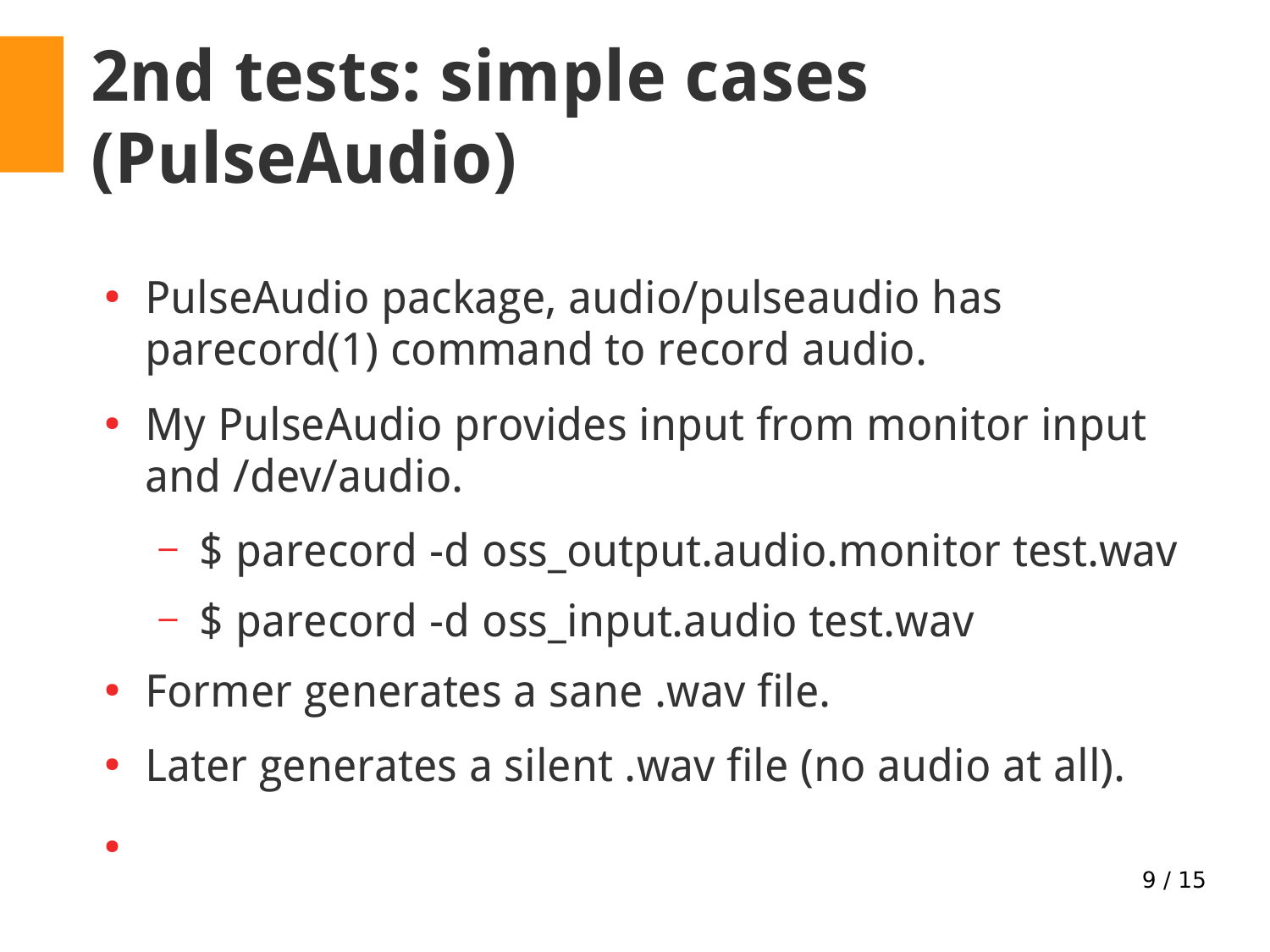## **2nd tests: simple cases (ALSA)**

- ALSA backend of Firefox causes a crash.
- ALSA utilities package, audio/alsa-utils has arecord(1) command to record audio.
- My ALSA setup uses PulseAudio as backend. So my audio stream is:

microphone  $\rightarrow$  OSS  $\rightarrow$  PulseAudio  $\rightarrow$  ALSA

• I can get my voice in a .wav file finally.

• I have no idea about this phenomenon...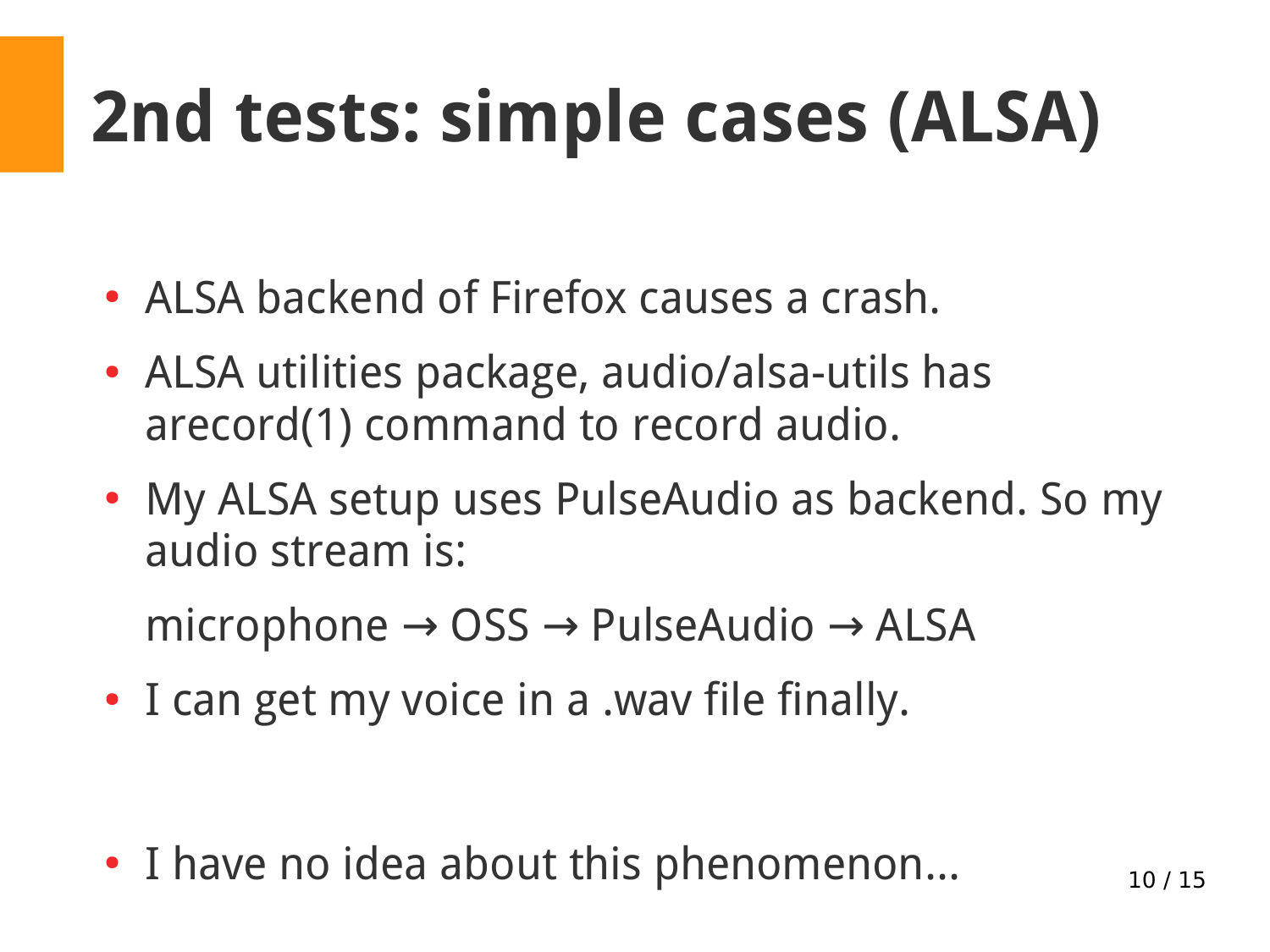### **3rd tests: back to Firefox**

- I have enabled 3 backends simultaneously. # make PKG\_OPTIONS.firefox="webrtc oss pulseaudio alsa" install
- about: support page of Firefox shows 'pulse-rust' audio backend is used.
- With this PKG\_OPTIONS, you can send your voice and receive someone's voice on pkgsrc/www/firefox on NetBSD/amd64-current.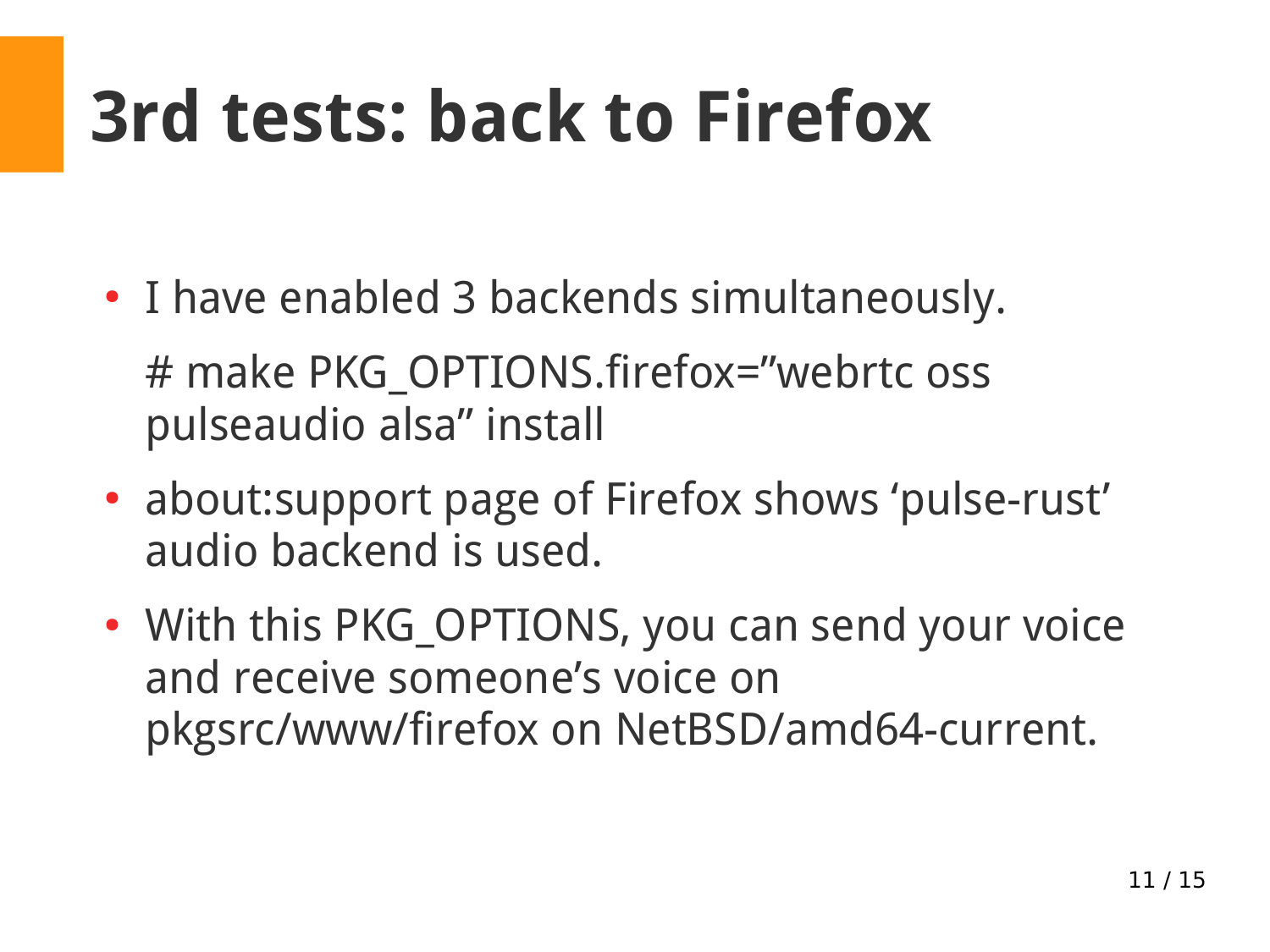### **3rd tests: back to Firefox**

- And I found that 'oss' option is not required to enable WebRTC voice conferencing via appr.tc web service.
	- # make PKG\_OPTIONS.firefox="webrtc -oss pulseaudio alsa" install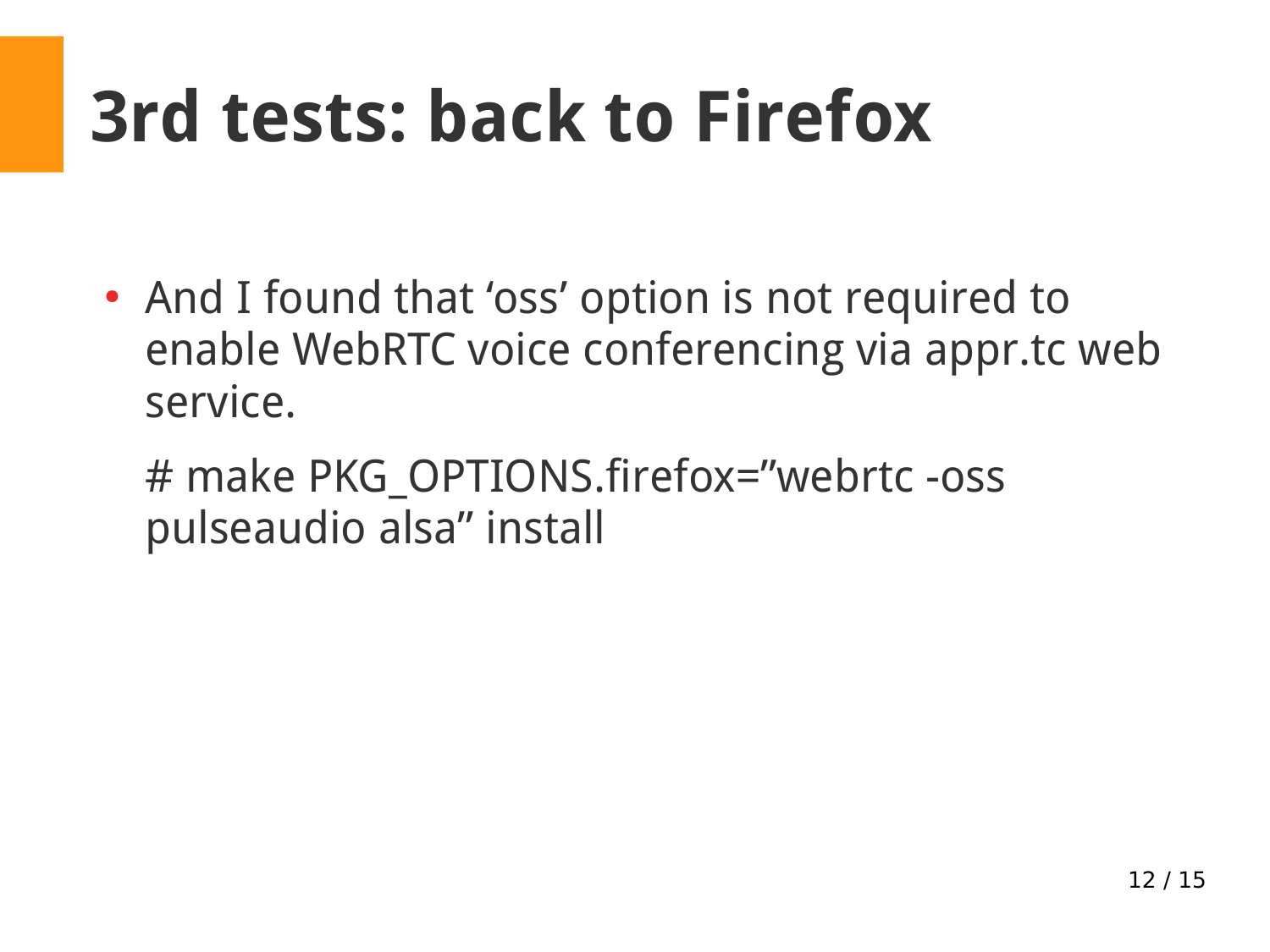#### **Conclusion**

- If you use PulseAudio as Firefox audio backend, 'alsa' option of www/firefox will enable WebRTC voice conferencing.
- The following audio mixer settings are required: \$ mixerctl -w inputs.reclvl.mute=off
	- \$ mixerctl -w record.source=ADC02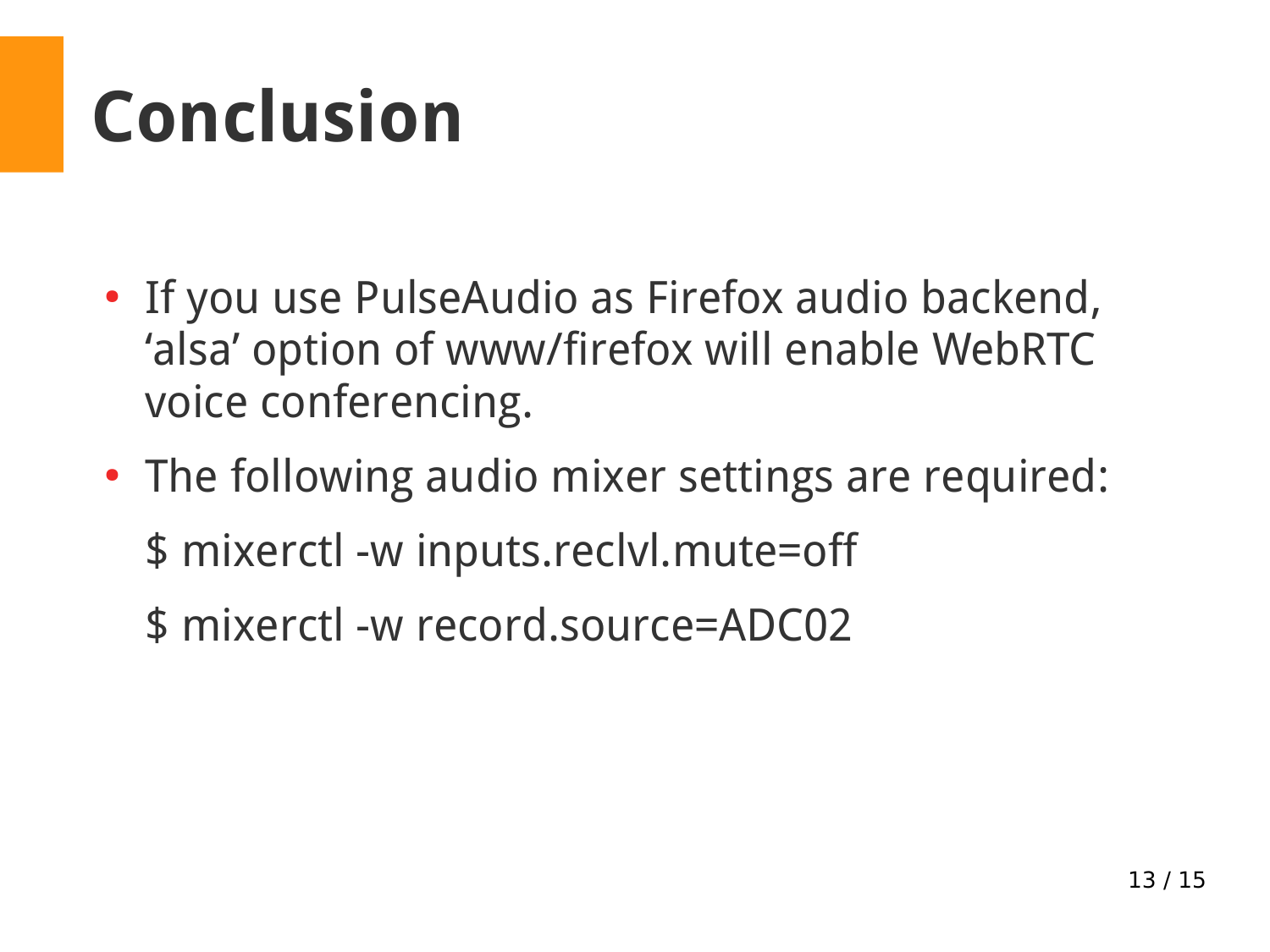### **Additional information**

- On NetBSD/amd64-current:
	- Text chat works fine.
	- Full screen sharing works.
	- Per windows screen sharing does **not work**.
	- Video chat does **not work**.
	- File transfer is **not tested yet**. However it should work.